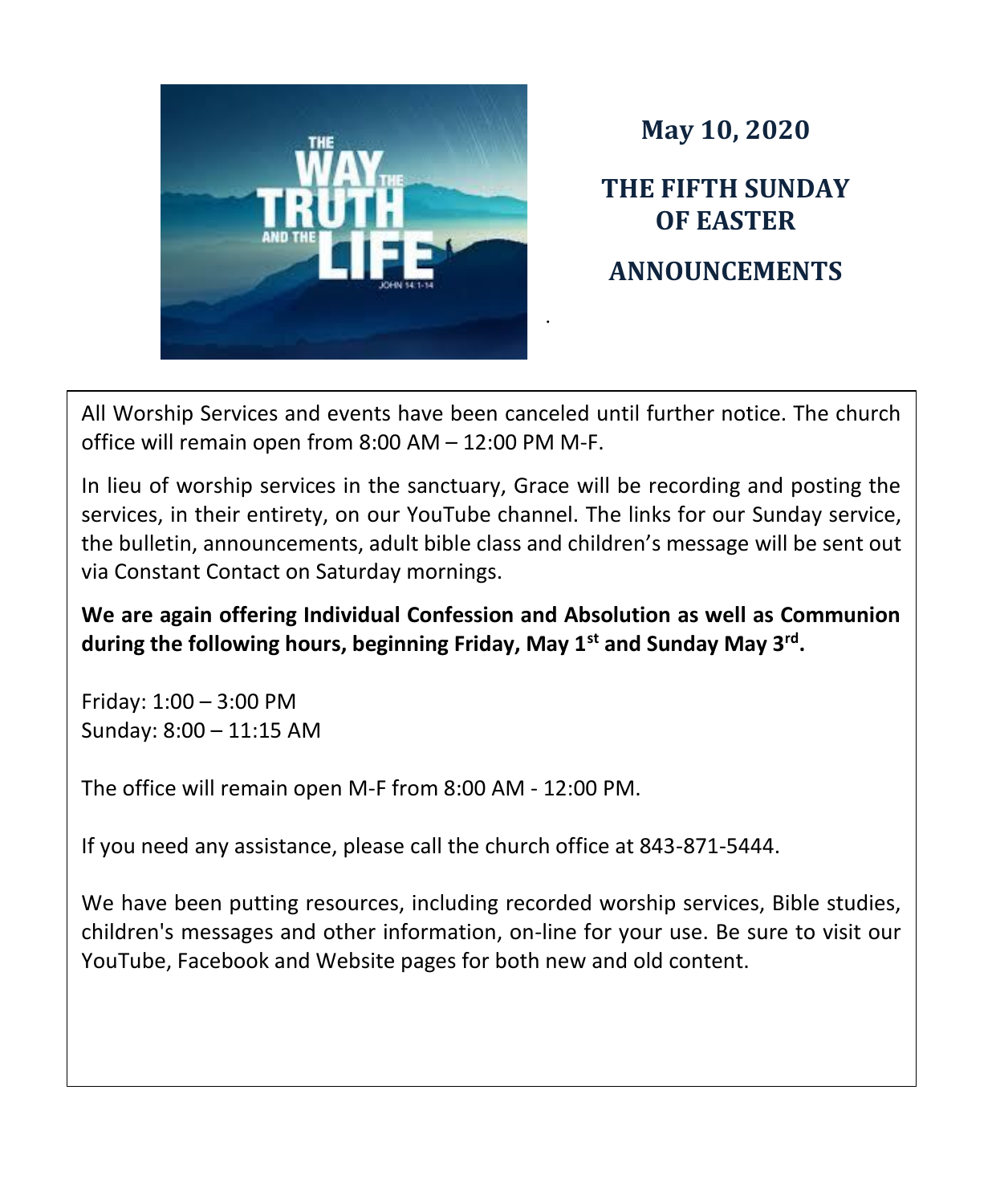## *~Daily Bible Readings~*

| Sun. May 10  | Lev. 20:1-16, 22-27, Luke 11:37-54                   |
|--------------|------------------------------------------------------|
| Mon. May 11  | Lev. 21:1-24, Luke 12:1-12                           |
| Tues. May 12 | Lev. 23:1-22, Luke 12:13-34                          |
| Wed. May 13  | Lev. 23:23-44, Luke 12:35-53                         |
| Thur. May 14 | Lev. 24:1-23, (Lev. 25:1-55), Luke 12:54-13:17       |
| Fri. May 15  | Lev. 26:1-20, Luke 13:18-35                          |
| Sat. May 16  | Lev. 26:21-33, 39-44, (Num. 1:1-2:34), Luke 14:1-24  |
| Sun. May 17  | Num. 3:1-16, 39-48, (Num. 4:1-8:4), Luke 14:25-15:10 |



Please be in prayer for members of our congregation receiving cancer treatment. Members include **David McElfresh, Donna White, Fred White, Terri Sheldon, Peggy Polomski**, **Elbert Parrish**

Please continue to pray for our country, our leaders and all those who are on the front line fighting the COVID-19 virus.

5/10: Please pray for **Janis Milam's sister, Lois Thompson**. She went to the hospital with severe abdominal pain and was diagnosed with twisted colon. She had a portion of her colon removed and is recovering in the hospital. She will most likely be there through the end of this week.

5/10: Please keep Steve Robertson in prayer as he has ischemic colitis which will require surgery.

5/10: **Jim Clowney** will be having shoulder replacement surgery on Wed. May 13th. Please be in prayer for a successful surgery and recovery.